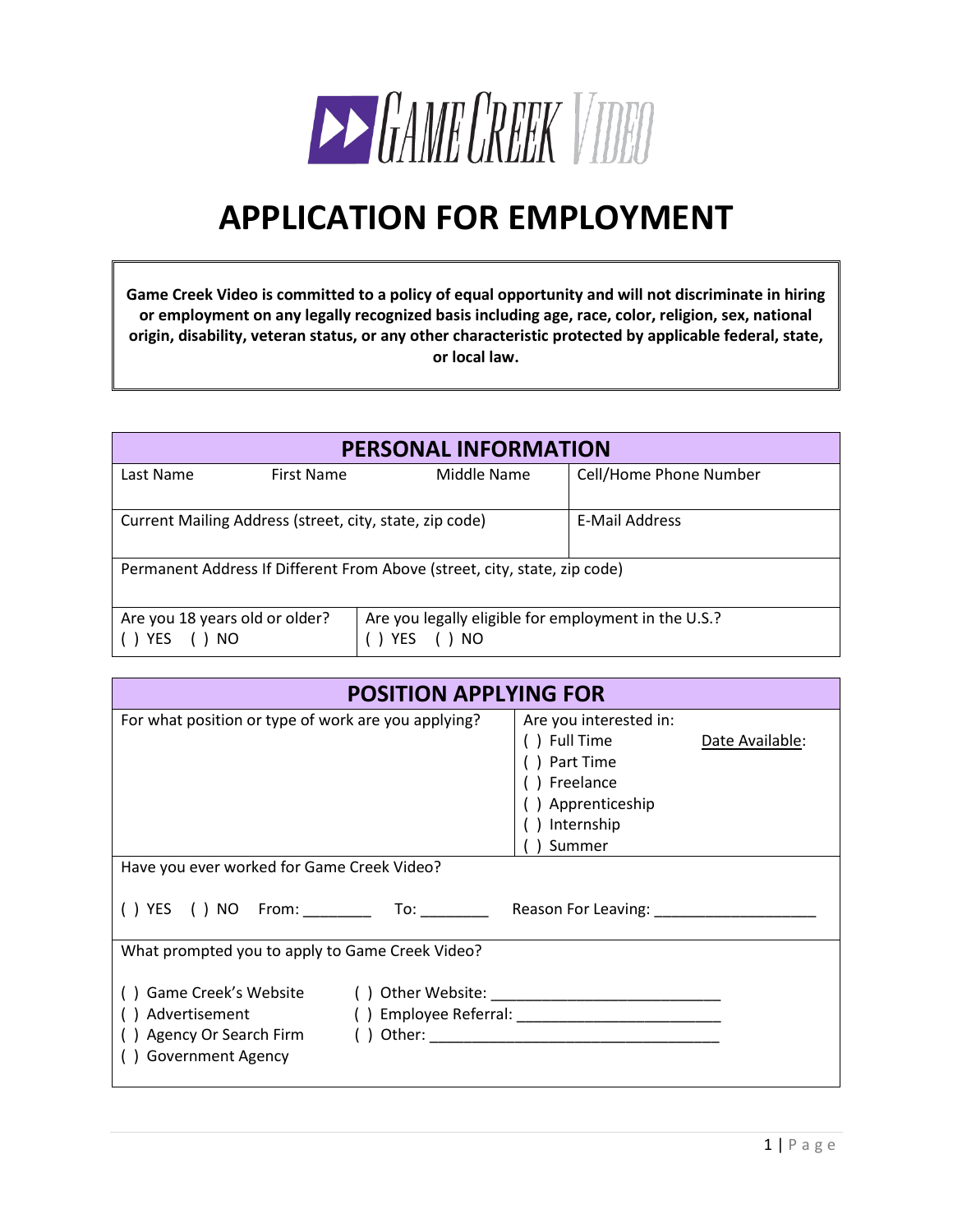| Do you have any limitation on geographic location?<br>Are you willing to travel if the job requires it?<br>Are you willing to work overtime? | ( ) YES<br>() YES<br>() YES () NO | ( ) NO<br>( ) NO |
|----------------------------------------------------------------------------------------------------------------------------------------------|-----------------------------------|------------------|
| List relatives presently employed by Game Creek Video, if any:                                                                               |                                   |                  |

| <b>EDUCATION</b>                                                                                                                           | <b>HIGH SCHOOL</b> |    |    |    |              | <b>UNDER-</b><br><b>GRADUATE</b><br><b>COLLEGE/</b><br><b>UNIVERSITY</b> |   | TRADE/BUSINESS/<br><b>VOCATIONAL/</b><br><b>TECHNICAL</b> |              |                |   | <b>GRADUATE/</b><br><b>PROFESSIONAL</b> |              |                |                |   |
|--------------------------------------------------------------------------------------------------------------------------------------------|--------------------|----|----|----|--------------|--------------------------------------------------------------------------|---|-----------------------------------------------------------|--------------|----------------|---|-----------------------------------------|--------------|----------------|----------------|---|
| <b>School Name and</b><br>Location                                                                                                         |                    |    |    |    |              |                                                                          |   |                                                           |              |                |   |                                         |              |                |                |   |
| <b>Years Completed</b><br>(circle highest)                                                                                                 | 9                  | 10 | 11 | 12 | $\mathbf{1}$ | $\overline{2}$                                                           | 3 | 4                                                         | $\mathbf{1}$ | $\overline{2}$ | 3 | $\overline{a}$                          | $\mathbf{1}$ | $\overline{2}$ | $\overline{3}$ | 4 |
| Diploma/Degree                                                                                                                             |                    |    |    |    |              |                                                                          |   |                                                           |              |                |   |                                         |              |                |                |   |
| <b>Describe Course of Study</b>                                                                                                            |                    |    |    |    |              |                                                                          |   |                                                           |              |                |   |                                         |              |                |                |   |
| <b>Describe any</b><br>specialized<br>training, skills,<br>certifications, or<br>internships                                               |                    |    |    |    |              |                                                                          |   |                                                           |              |                |   |                                         |              |                |                |   |
| <b>Describe any</b><br>honors you<br>received<br>List professional trade business or civic activities and offices held (You should exclude |                    |    |    |    |              |                                                                          |   |                                                           |              |                |   |                                         |              |                |                |   |

**List professional, trade, business, or civic activities and offices held.** (You should exclude memberships which would reveal sex, race, religion, national origin, age, ancestry, disability, or any other characteristic protected by applicable federal, state, or law law.)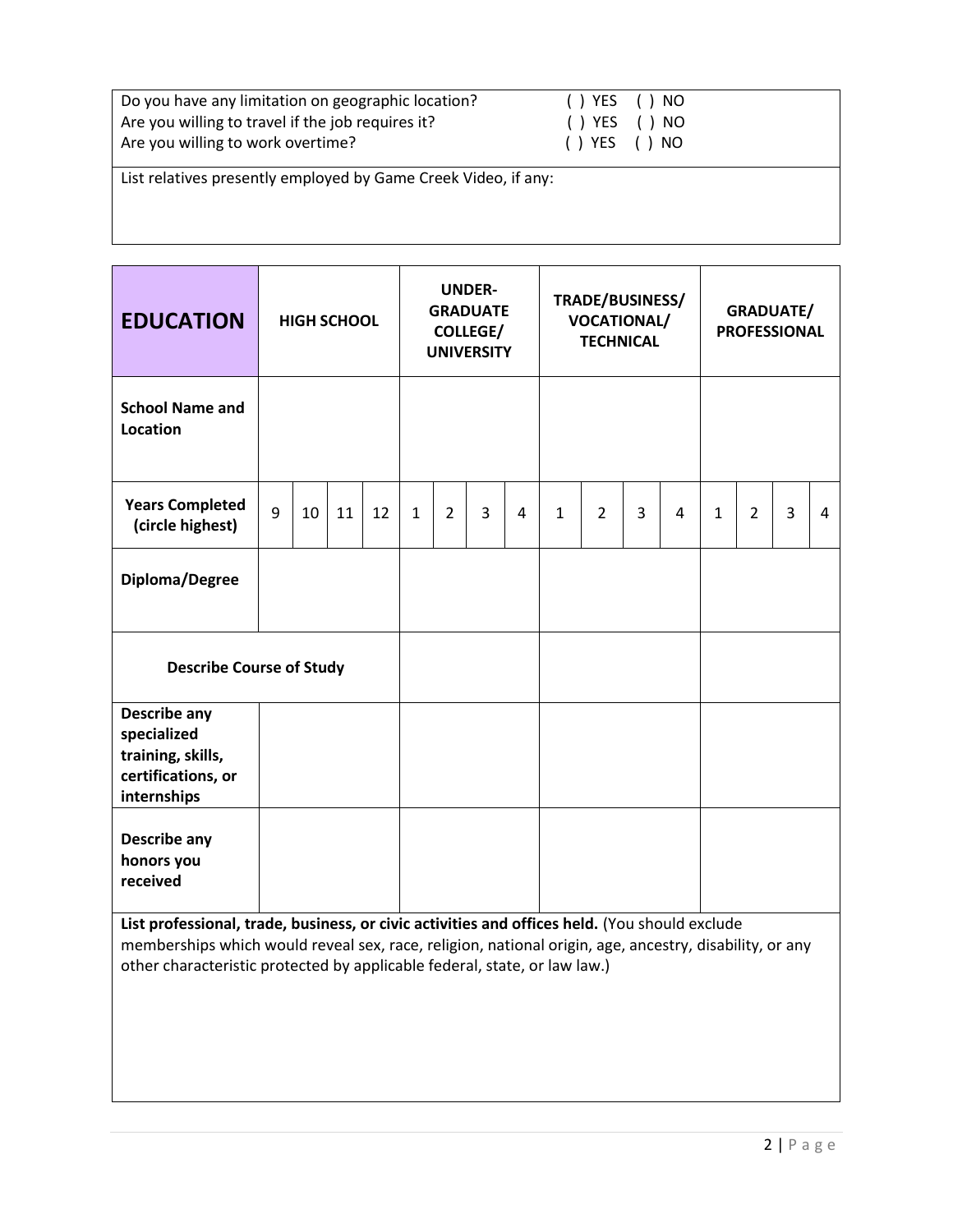## **EMPLOYMENT HISTORY**

Document your employment history as completely as possible, starting with your present or most recent employer. **Please complete this section in its entirety** *even if you attach a resume.* Incomplete information could disqualify you from further consideration.

| (Date)<br><b>FROM</b> | Name and Address of Company                  | Supervisor | Starting Salary \$<br><b>Ending Salary</b><br>Bonus? |
|-----------------------|----------------------------------------------|------------|------------------------------------------------------|
|                       |                                              |            | Total Yearly Comp \$                                 |
| (Date)                | Position Title & Summary of Responsibilities |            | <b>Reason For Leaving</b>                            |

| 2)                    | Name and Address of Company                  | Supervisor | Starting Salary \$          |
|-----------------------|----------------------------------------------|------------|-----------------------------|
| <b>FROM</b><br>(Date) |                                              |            | <b>Ending Salary</b><br>- Ş |
|                       |                                              |            | Bonus?                      |
|                       |                                              |            |                             |
|                       |                                              |            | Total Yearly Comp \$        |
|                       | Position Title & Summary of Responsibilities |            | <b>Reason For Leaving</b>   |
| (Date)<br>TO          |                                              |            |                             |
|                       |                                              |            |                             |
|                       |                                              |            |                             |
|                       |                                              |            |                             |

| 3)<br>(Date)<br><b>FROM</b> | Name and Address of Company                  | Supervisor | Starting Salary \$<br><b>Ending Salary</b><br>Bonus? |
|-----------------------------|----------------------------------------------|------------|------------------------------------------------------|
|                             |                                              |            | Total Yearly Comp \$                                 |
| (Date)<br>TO                | Position Title & Summary of Responsibilities |            | <b>Reason For Leaving</b>                            |

| $\left( 4\right)$     | Name and Address of Company                  | Supervisor | Starting Salary \$          |
|-----------------------|----------------------------------------------|------------|-----------------------------|
| <b>FROM</b><br>(Date) |                                              |            | <b>Ending Salary</b><br>- Ş |
|                       |                                              |            | Bonus?                      |
|                       |                                              |            |                             |
|                       |                                              |            | Total Yearly Comp \$        |
|                       | Position Title & Summary of Responsibilities |            | <b>Reason For Leaving</b>   |
| (Date)<br>TO          |                                              |            |                             |
|                       |                                              |            |                             |
|                       |                                              |            |                             |
|                       |                                              |            |                             |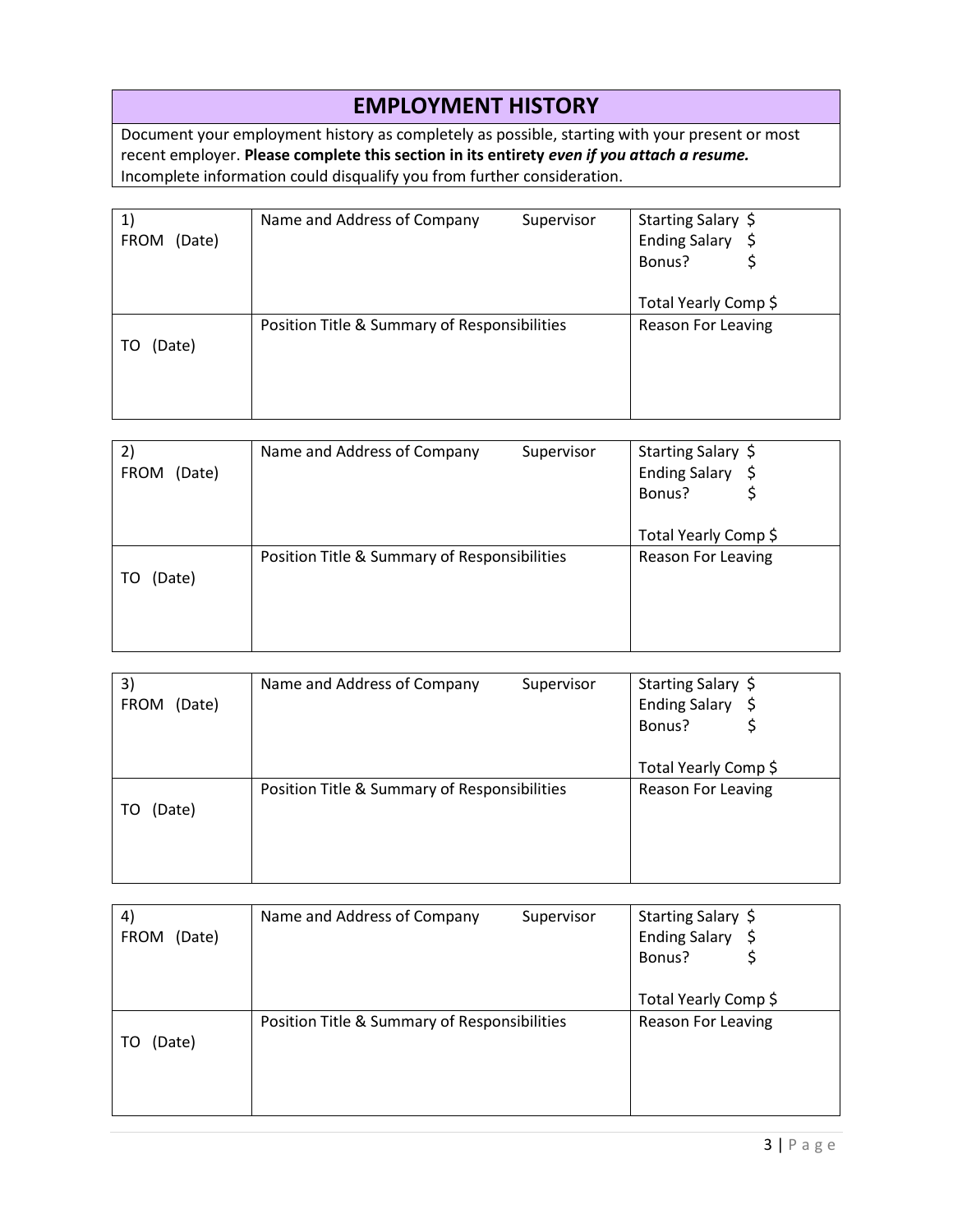Have you signed a non-compete agreement or any other agreement that might restrict your ability to accept employment with Game Creek Video?

( ) YES ( ) NO

If YES, please be aware that Game Creek Video will ask to review a copy of the agreement prior to extending any offer of employment.

### **REFERENCES**

Please provide the names of at least three business references (other than relatives and at least one manager/supervisor) who know your professional background and experience.

| <b>NAME</b> | <b>CURRENT COMPANY/TITLE</b> | <b>PHONE NUMBER</b> | <b>E-MAIL ADDRESS</b> |
|-------------|------------------------------|---------------------|-----------------------|
|             |                              |                     |                       |
|             |                              |                     |                       |
|             |                              |                     |                       |
|             |                              |                     |                       |
|             |                              |                     |                       |
|             |                              |                     |                       |